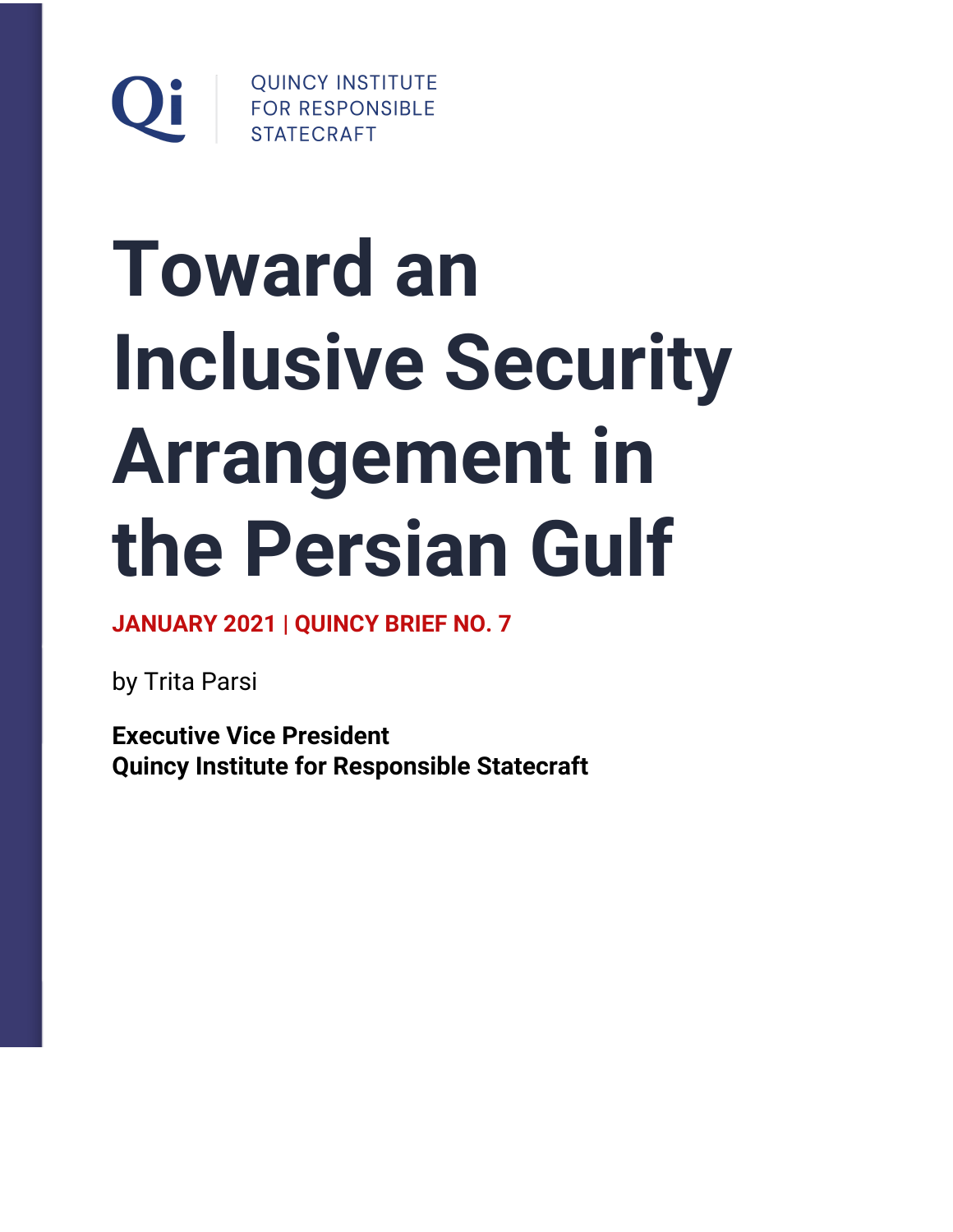## Executive Summary

- **Abandon dominance.** For many of the United States' security partners, even a dysfunctional Pax Americana is preferable to the compromises that a security architecture would inevitably entail. The preconditions for creating a successful security architecture can emerge only if the United States begins a military withdrawal from the Persian Gulf and credibly signals it no longer seeks to sustain hegemony.
- **Encourage regional dialogue, but let the region lead.** The incoming Biden administration's hint that it will seek an inclusive security dialogue in the Persian Gulf is a welcome first step toward shifting the burden of security to the regional states themselves. For such an effort to be successful, the United States should play a supporting role while urging regional states to take the lead.
- **Include other major powers.** The regional dialogue should include the permanent members of the United Nations Security Council and major Asian powers with a strong interest in stability in the Persian Gulf. Including them can help dilute Washington's and Beijing's roles while protecting the region from inter–Asian rivalries in the future.

*An earlier version of this paper was originally published by the Rome-based Istituto Affari Internazionali and the Foundation for Progressive European Studies in the IAI Papers series in November 2020. The original essay can be accessed here: <https://www.iai.it/it/pubblicazioni/pax-americana-vs-inclusive-security-middle-east>*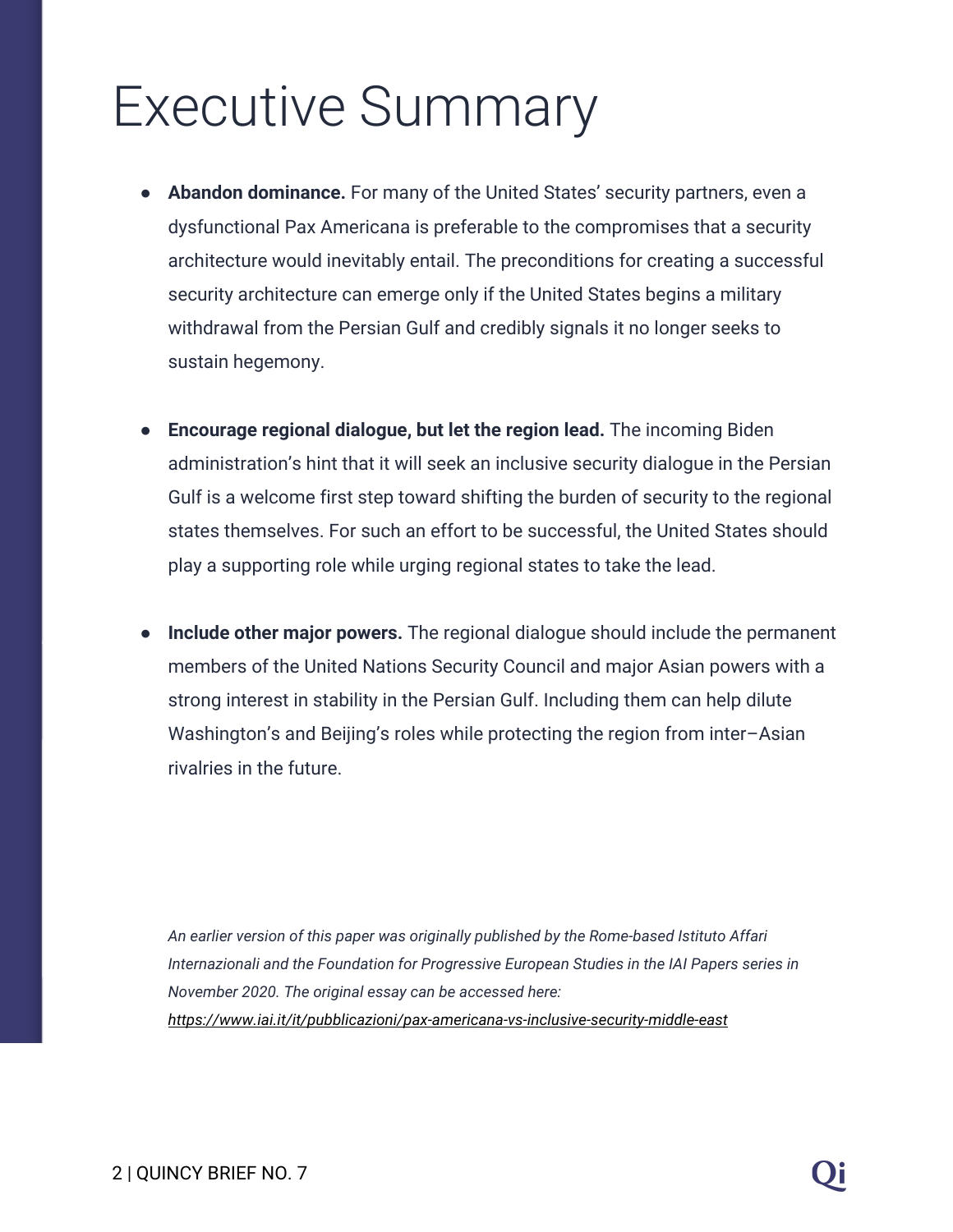# Introduction

By all metrics, Pax Americana in the Middle East has failed. The region has become progressively more unstable and violent under U.S. military hegemony. In 1998, it suffered from five armed conflicts. By 2019, 22 violent struggles had engulfed the area. $1$  This unadmirable result is perhaps not surprising. Though Washington has ostensibly sought stability, its policies do not appear to be centered around that objective. Rather than acting as an impartial arbiter, America's military presence in the region has been justified on the grounds of deterring, balancing, and defeating "bad actors" — from Saddam Hussein's Iraq to al–Qaeda, the Islamic State, and Iran. This has frequently made the United States a direct belligerent in conflicts involving these nations and groups. Over time, the entire organizing principle of America's Middle East policy has morphed into "confronting Iran'' regardless of the destabilizing effects of this policy on the region. By imposing society-collapsing sanctions on non-compliant states while selling billions of dollars' worth of arms to its security partners, U.S. hegemony has tended to exacerbate the very factors that have made the region unstable.

*By all metrics, Pax Americana in the Middle East has failed. In 1998, the region suffered from five armed conflicts. By 2019, 22 violent struggles had engulfed the area.*

As the political will to uphold Pax Americana withers, new thinking has started to emerge in Washington. Jake Sullivan, President Joe Biden's national security advisor, and Daniel Benaim, also a close adviser to Biden, put forward a new vision for the United States in the Middle East in Foreign Affairs in May 2020. Sullivan and Benaim focused on fostering much-needed intraregional dialogue,

<sup>1</sup> Pettersson,Therése, and Magnus Öberg. "Organized Violence, 1989–2019." *Journal of Peace Research*, Vol. 57, No. 4 (July 2020), 597–613. <https://doi.org/10.1177/0022343320934986>.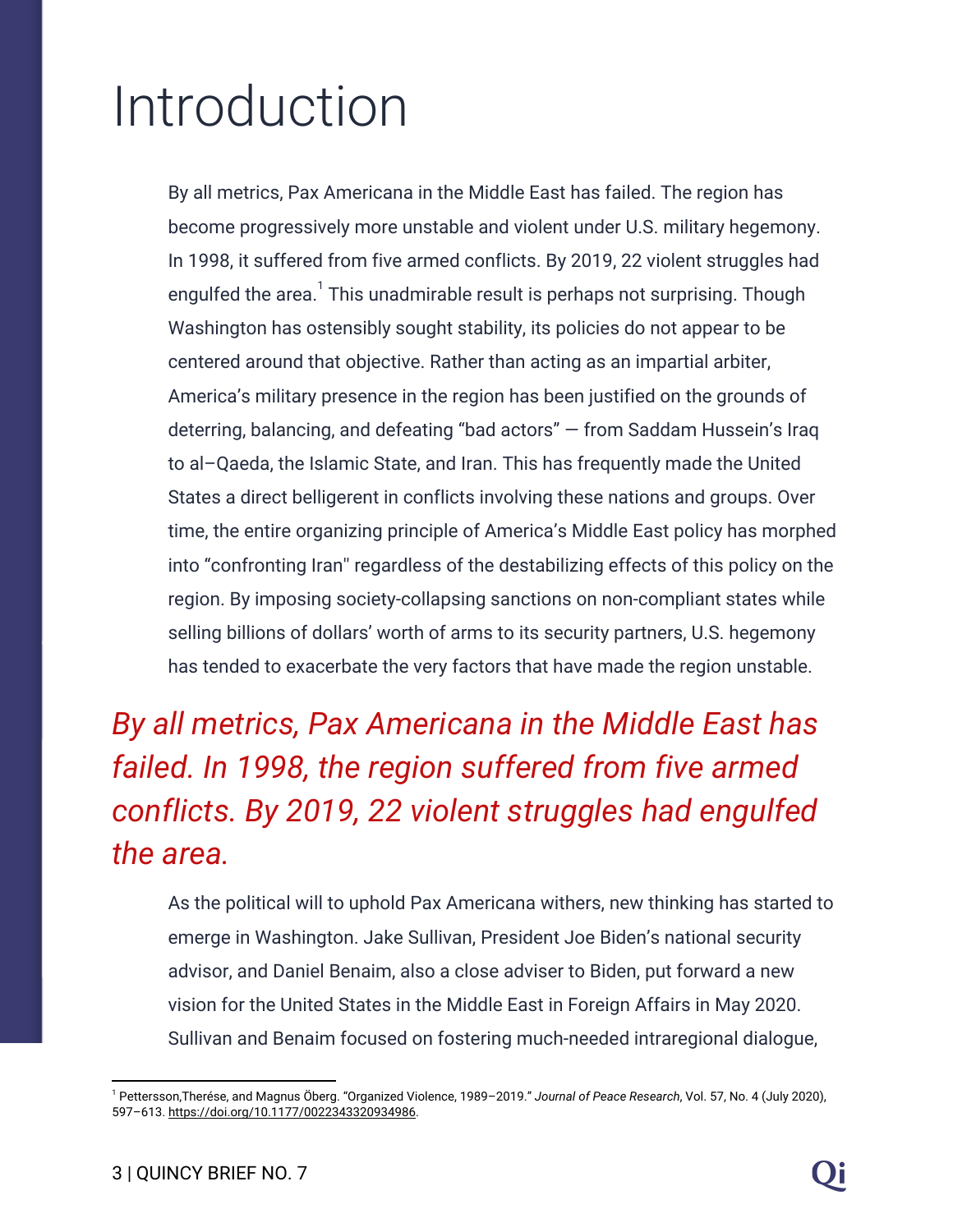though they stopped short of calling for the establishment of a new regional security organization (primarily so as to avoid facing the question of whether Israel should or shouldn't be included). $2$ 

The Sullivan–Benaim proposal is much-welcomed. Crucially, it recognizes that U.S. conduct has given its strategic partners, i.e., countries such as Saudi Arabia, the United Arab Emirates, and Israel, "a blank check for destabilizing behavior and keeps the region on the brink of wider conflict." Moreover, the authors favor an reduction of America's military footprint in the region that would not be conditioned on the outcomes of exploratory regional negotiations. While they don't support a full withdrawal of U.S. forces, Sullivan and Benaim seek to discard the notion that the U.S. troop presence in the region signals engagement or staying power. "Too often, we default to adding more troops to the region as an answer to proving that we're engaged," Sullivan explained at an event at the Center for Strategic and International Studies in June 2020.<sup>3</sup>

Sullivan and Benaim's push for more regional diplomacy "where the protagonists are the regional actors themselves" is crucial precisely because much of the resistance to the idea of a new security arrangement for the Persian Gulf has come from the United States itself. In part this opposition reflects skepticism about the region's readiness for such an undertaking; there is also a reluctance to give up whatever semblance of control military domination of the area has provided the United States.

Concern that the region as a whole is not sufficiently prepared for this endeavor is justified. Most of America's security partners in the Persian Gulf prefer that the United States continue to balance and contain Iran, which they consider their main rival. They have strongly opposed any hint of a security arrangement that

<sup>2</sup> Benaim, Daniel, and Jake Sullivan. "America's Opportunity in the Middle East." *Foreign Affairs.* May 22, 2020, [https://www.foreignaffairs.com/node/1126062.](https://www.foreignaffairs.com/node/1126062)

 $3$  Center for Strategic and International Studies. U.S. Grand Strategy in the Middle East. June 23, 2020, <https://www.csis.org/analysis/online-event-us-grand-strategy-middle-east>.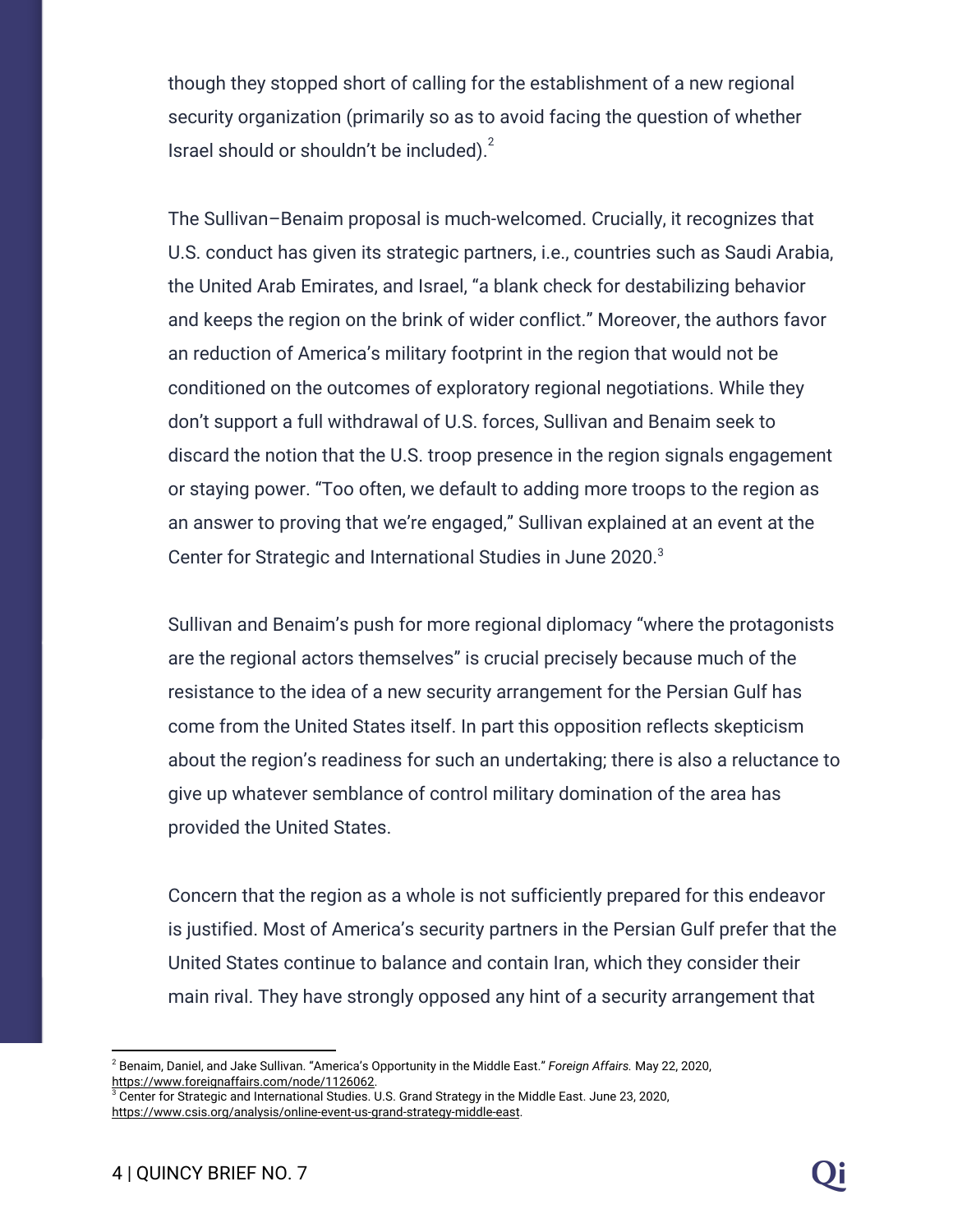includes Iran and reduces America's military commitment to the Persian Gulf. At the same time, Tehran's vision of a security arrangement for the region appears to exclude the United States — a nonstarter for most Persian Gulf states.

Nevertheless, focus on this evident lack of readiness misses a more profound structural challenge: The United States' military dominance disincentivizes many regional states from demanding an inclusive security arrangement — or even preparing themselves for it. Troop levels are clearly relevant, but they are a function of a more important decision: Should the United States seek to dominate and lead the region, or reduce its military footprint in the Persian Gulf? For many of America's security partners, even a dysfunctional Pax Americana is preferable to the compromises that creating a security architecture would inevitably necessitate. Only if the United States begins a military withdrawal that credibly signals it is no longer determined to sustain hegemony can the preconditions for creating a successful security architecture emerge.

#### **An idea whose time has come**

Conventional wisdom holds that U.S. forces in the Middle East in general, and the Persian Gulf in particular, make America and these regions more secure. In reality, U.S. military dominance of the area and voluminous arms sales and support for repressive regimes help drive instability and make America less safe.  $^4$  The region has been the global epicenter of the overreach of U.S. power, the unwarranted taking of sides in local and regional conflicts, and a loss of vision about where U.S. interests lie. This has been a systemic problem in U.S. foreign policy in the Middle East since at least the end of the Cold War; it is not limited to any one administration.

<sup>4</sup> For a more detailed treatment of this topic, see Paul Pillar *et al.* "A New U.S. Paradigm for the Middle East: Ending America's Misguided Policy of Domination."*Quincy Papers*. No. 2, July 2020. [https://quincyinst.org/?p=2924.](https://quincyinst.org/?p=2924)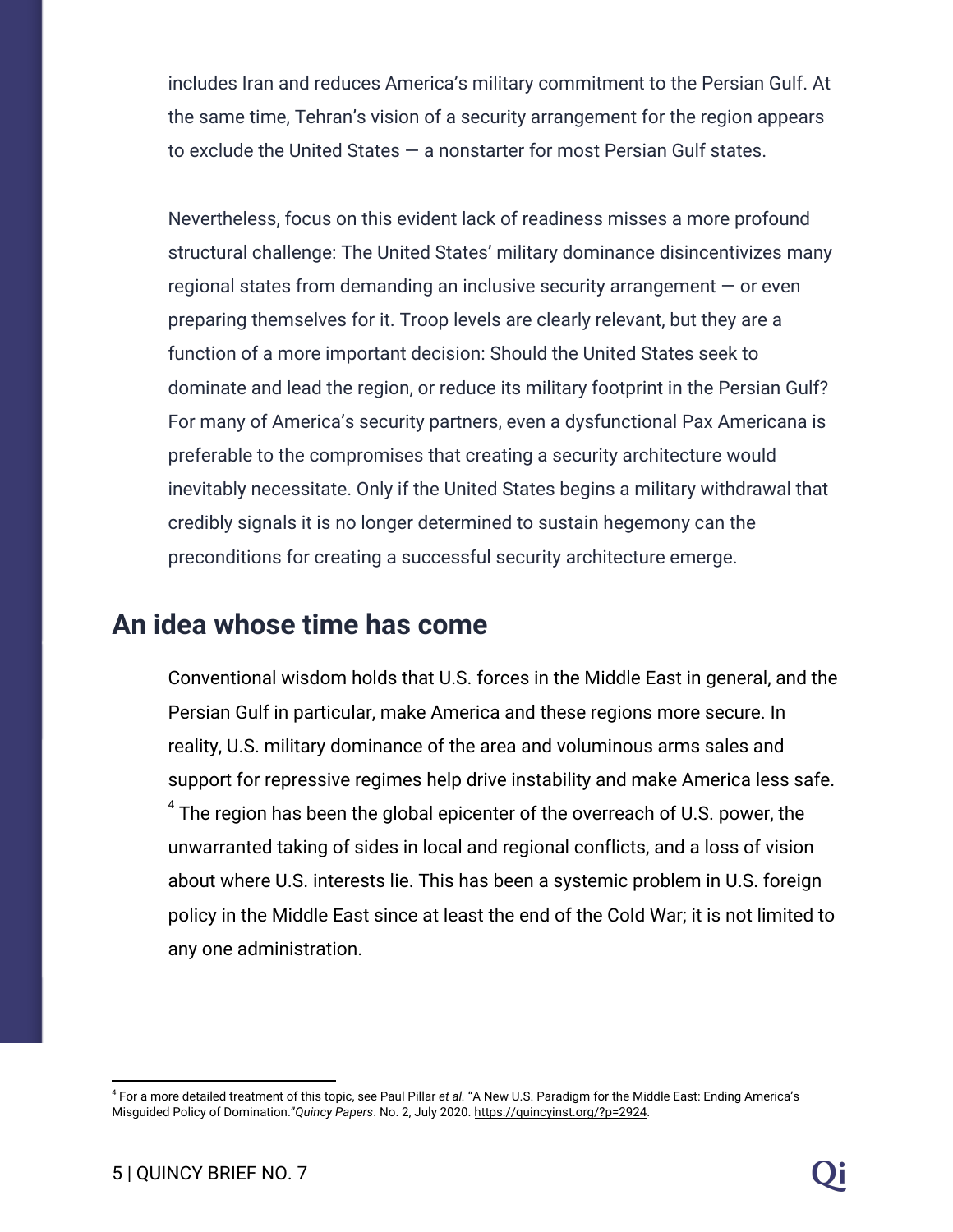To date, America's war on terror — which vastly expanded its military presence in the Middle East  $-$  has cost well over \$6.4 trillion.<sup>5</sup> The single costliest instance of U.S. overreach in the region, the war in Iraq that began in 2003, cost hundreds of thousands of Iraqi lives, thousands of American deaths, and trillions of dollars in expenditures, to say nothing of the political harm the invasion caused. $^6$  It did not produce even remotely comparable benefits. The negative longer-term consequences of the U.S.–led invasion include triggering an extended civil war, stimulating sectarian conflict inside and outside Iraq, causing massive refugee flows, and producing the conditions for the emergence of the Islamic State, or  $ISIS.<sup>7</sup>$ 

The present approach to the Middle East is driven by flawed assumptions as to the utility of coercive power in two areas long considered central to U.S. interests: countering terrorism and protecting the free flow of global commerce. Contrary to Washington's conventional wisdom, terrorism is not an existential threat to the United States. It receives disproportionate attention relative to the actual danger it poses.<sup>8</sup> Nor do terrorists need to hold territory to be able to operate. This false assumption prompted the invasion of several Middle Eastern countries to deny terrorist organizations "safe havens." Washington also falsely believed that military interventions could contain terrorist threats, whereas, in reality, the U.S. military presence and operations abroad are the foremost drivers of anti–U.S. terrorism.

Another crucial mistake has been Washington's strategy of centering counterterrorism on war. Most terrorist organizations are defeated not by military

<sup>5</sup> Crawford, Neta C. "United States Budgetary Costs and Obligations of Post–9/11 Wars Through FY2020: \$6.4 Trillion." *Costs of War Project Papers.* November 13, 2019.

[https://watson.brown.edu/costsofwar/papers/2019/united-states-budgetary-costs-and-obligations-post-911-wars-through-fy2020-6](https://watson.brown.edu/costsofwar/papers/2019/united-states-budgetary-costs-and-obligations-post-911-wars-through-fy2020-64-trillion) [4-trillion](https://watson.brown.edu/costsofwar/papers/2019/united-states-budgetary-costs-and-obligations-post-911-wars-through-fy2020-64-trillion).

<sup>6</sup> Garrett–Peltier, Heidi. "War Spending and Lost Opportunities." *Costs of War Project Papers.* March 26, 2019. [https://watson.brown.edu/costsofwar/papers/2019/war-spending-and-lost-opportunities.](https://watson.brown.edu/costsofwar/papers/2019/war-spending-and-lost-opportunities)

 $^7$  Nesser, Petter. "Jihadism in Western Europe after the Invasion of Iraq: Tracing Motivational Influences from the Iraq war on Jihadist Terrorism in Western Europe." *Studies in Conflict & Terrorism.* Vol. 29, No. 4 (2006), 323–342.

 $8$  By comparison, climate change causes 400,000 deaths globally each year, while terrorism caused less than 16,000 deaths in 2018. James Goldgeier and Bruce W. Jentleson. "The United States Is Not Entitled to Lead the World." *Foreign Affairs.* September 25, 2020. <https://www.foreignaffairs.com/node/1126476>.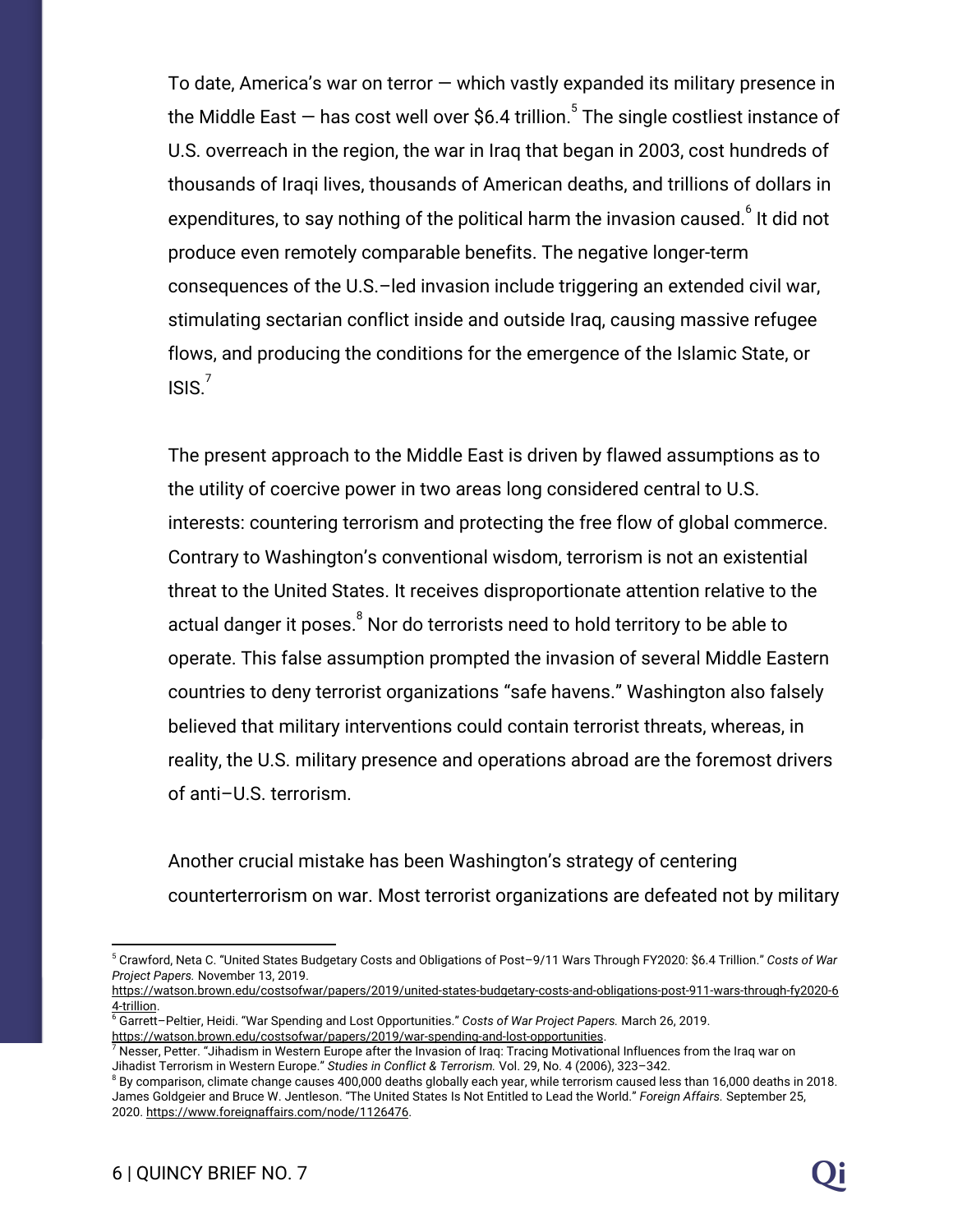operations but by police and intelligence actions. With few effective military targets, the principal harm of such operations is that they inevitably inflict injury and death on innocent civilians, which becomes another source of anger and resentment that feeds extremism and still more terrorism.<sup>9</sup>

*Only if the United States begins a military withdrawal that credibly signals it is no longer determined to sustain hegemony can the preconditions for creating a successful security architecture emerge.*

Oil is the other factor. The roughly 55,000 U.S. troops currently stationed in the Persian Gulf are partly there to protect oil supplies  $-$  a task the United States has taken upon itself since President Carter promulgated the Carter Doctrine in 1980, which designated the Persian Gulf vital to American interests. As time passed, the United States has reduced its dependence on Persian Gulf oil but has continued to shoulder the cost of "protecting" the commodity.<sup>10</sup> While it is not sustainable for the United States to continue to shoulder the full cost of protection, there are also question marks as to whether the U.S. military's presence has contributed to the stability of oil supplies or the stability of oil markets. In truth, justifying the current U.S. force posture in the Persian Gulf based on protecting oil supplies and keeping markets stable is precarious at best.

Given the manifest failure of the current strategy, growing calls for a demilitarized approach to the region should be no surprise. Nor should the

<sup>9</sup> Paul Pillar *et al.* Op *cit.*, 13.

<sup>&</sup>lt;sup>10</sup> In 2018, the United States spent approximately \$81 billion protecting global oil supplies; this represented 13 percent of the Defence Department's base budget for the year. That same year, only 15 percent of America's petroleum imports came from the Persian Gulf. In contrast, 40 percent of China's oil imports are from the Middle East, while 76 percent of the oil shipped through the Strait of Hormuz in 2017 went to Asian markets more broadly. Securing America's Future Energy. "The Military Cost of Defending Global Oil Supplies." *SAFE Issue Briefs.* September 21, 2018, [https://secureenergy.org/?p=4027.](https://secureenergy.org/?p=4027) Robert Rapier. "How Much Oil Do We Import from the Middle East?" *Forbes.* January 7, 2020.

[https://www.forbes.com/sites/rrapier/2020/01/07/how-much-oil-do-we-import-from-the-middle-east;](https://www.forbes.com/sites/rrapier/2020/01/07/how-much-oil-do-we-import-from-the-middle-east) Justine Barden. "The Strait of Hormuz Is the World's Most Important Oil Transit Chokepoint." *Today in Energy.* June 20, 2019. <https://www.eia.gov/todayinenergy/detail.php?id=39932>.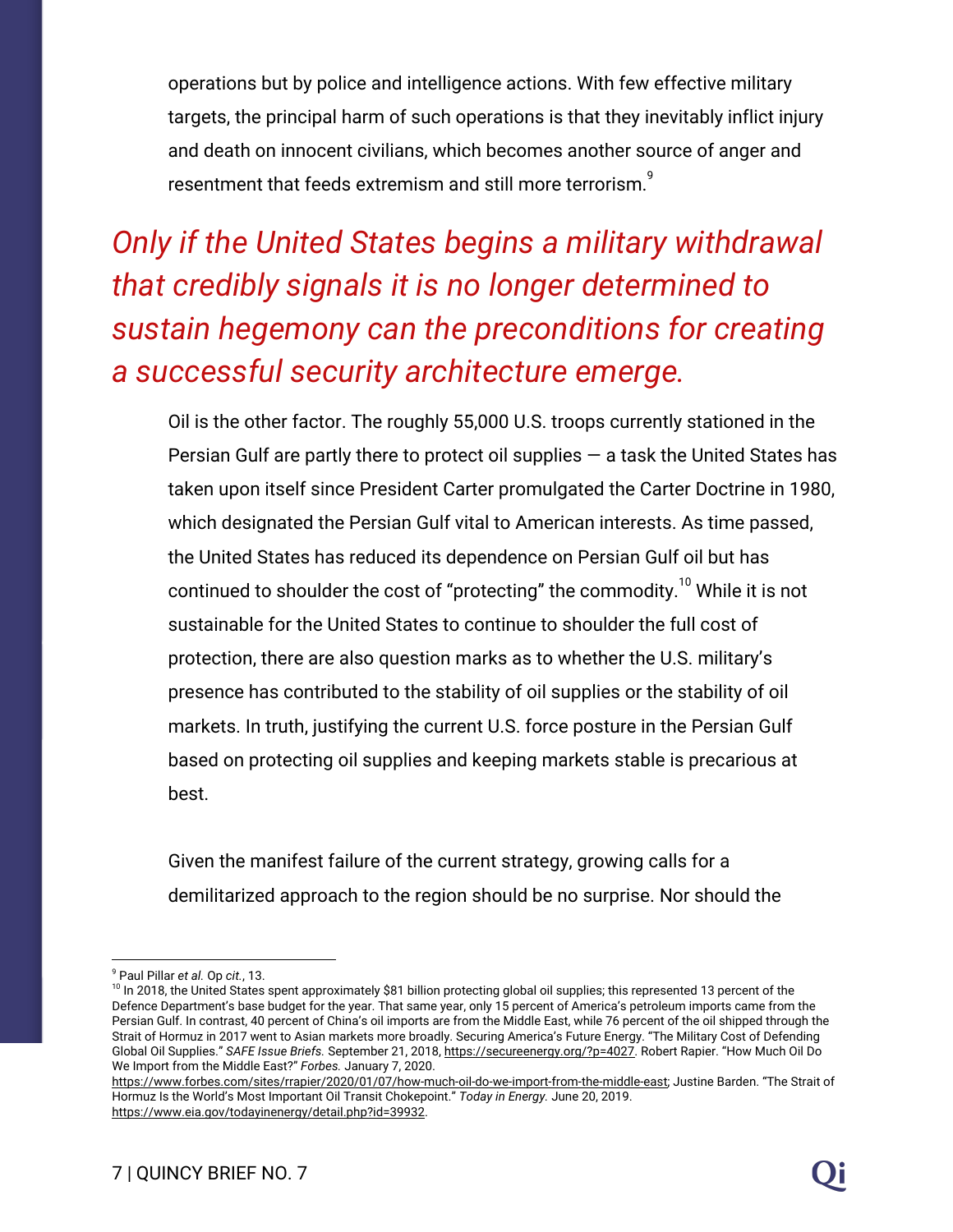American people's war fatigue and increasing demands that Washington end these "endless wars." Indeed, firmly shifting attitudes among the American electorate render the continuation of Pax Americana in the Persian Gulf challenging to sustain. A small minority of Americans, roughly 20 percent, still believes that the United States should intervene militarily to stop human rights abuses overseas. The majority is skeptical of "humanitarian intervention," according to a September 2020 poll by the Eurasia Group Foundation, and prefers that the United States first focuses on America's "own domestic human rights problems such as mass incarceration and aggressive policing." Even a majority of Donald Trump's supporters hold this view, the poll found.<sup>11</sup>

Moreover, the poll shows that American exceptionalism  $-$  an intellectual precondition for the idea of benign American hegemony — is fast losing support among Americans, particularly the younger generation. More than half of 18– to 29–year-olds surveyed believe America "is not an exceptional nation." The generational gap here is stark: Only a quarter of Americans over the age of 60 reject American exceptionalism.<sup>12</sup>

Other polls confirm these trends. A Charles Koch Institute poll shows that only 7 percent of the American populace favors a more militarily active foreign policy. In contrast, a plurality, 48 percent, think the United States should be less militarily engaged in the world. Not surprisingly, then, about three-quarters of U.S. adults support bringing troops home from Iraq and Afghanistan. More than six times as many Americans support rather than oppose the Trump administration's 2020 agreement with the Taliban. Perhaps most importantly, these numbers do not change dramatically between Trump and Biden supporters.<sup>13</sup>

<sup>11</sup> Hannah, Mark, and Caroline Gray. *Diplomacy & Restraint: The Worldview of American Voters.* Eurasia Group Foundation. September 2020. 4. [https://egfound.org/?p=705.](https://egfound.org/?p=705)

 $12$  lbid.

<sup>13</sup> Kheel, Rebecca. "Poll: About Three Quarters Support Bringing Troops Home from Iraq, Afghanistan." *The Hill.* August 6, 2020. <https://thehill.com/node/510851>.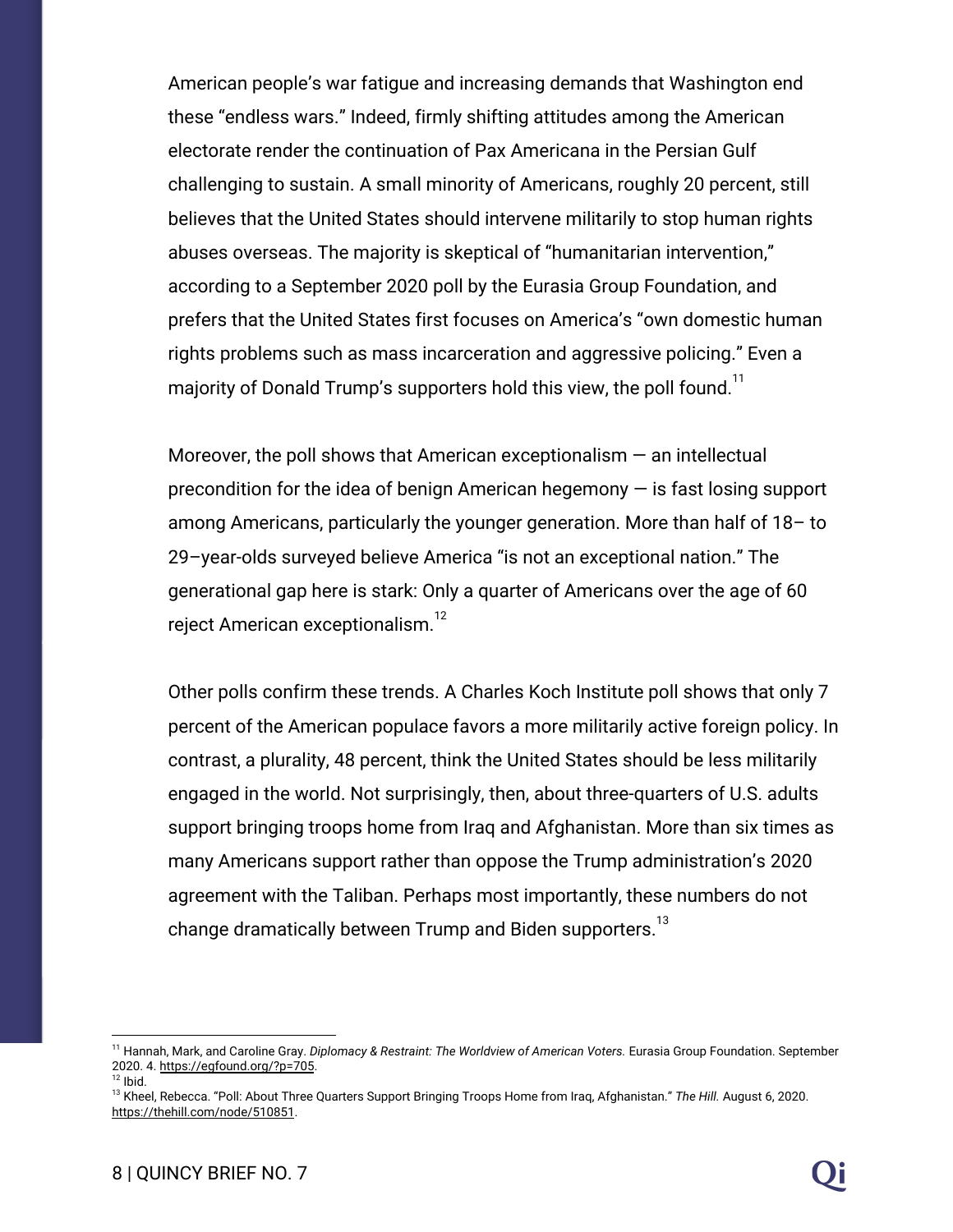Promises to end America's endless wars are now heard on all political sides in the United States. Nearly all Democratic presidential contenders committed to ending these wars during the 2020 primary, and many vowed to bring home all combat troops from the Middle East.<sup>14</sup> Similarly, Trump distinguished himself from the other Republican primary candidates back in 2016 by slamming the decision to go to war in Iraq and presenting himself as the antiwar candidate. While many thought this would be a losing proposition, it proved crucial to his electoral success.<sup>15</sup>

*Washington falsely believed that military interventions could contain terrorist threats, whereas, in reality, the U.S. military presence and operations abroad are the foremost drivers of anti–U.S. terrorism.*

These factors have helped make an inclusive security arrangement for the Persian Gulf an old idea whose time has arrived. Sullivan and Benaim correctly point out that the Middle East remains the "most dangerously underinstitutionalized region."<sup>16</sup> Without any inclusive structures  $-$  formal or informal — responsible for managing, containing, and, at times, resolving the region's many quarrels, while also checking regional rivalries and preventing them from turning violent, the instability that has come to characterize the region is somewhat of a foregone conclusion.

<sup>&</sup>lt;sup>14</sup> Burns, Robert. "Campaign: Warren's Call to Exit Mideast Means Combat Troops." The Associated Press. October 15, 2019. [https://apnews.com/article/63a265c232cd4b9e9d70d86f9b34de42.](https://apnews.com/article/63a265c232cd4b9e9d70d86f9b34de42)

<sup>15</sup> Prokop, Andrew. "Donald Trump Issued a Remarkably Blunt Denunciation of the Iraq War During the Debate." *Vox.* December 16, 2015. <https://www.vox.com/2015/12/16/10296032/donald-trump-gop-debate-iraq-war>; J.D. Vance. "Why Trump's Antiwar Message Resonates with White America." *The New York Times.* April 4, 2016.

<https://www.nytimes.com/2016/04/04/opinion/campaign-stops/why-trumps-antiwar-message-resonates-with-white-america.html>. <sup>16</sup> Daniel Benaim and Jake Sullivan. Op cit.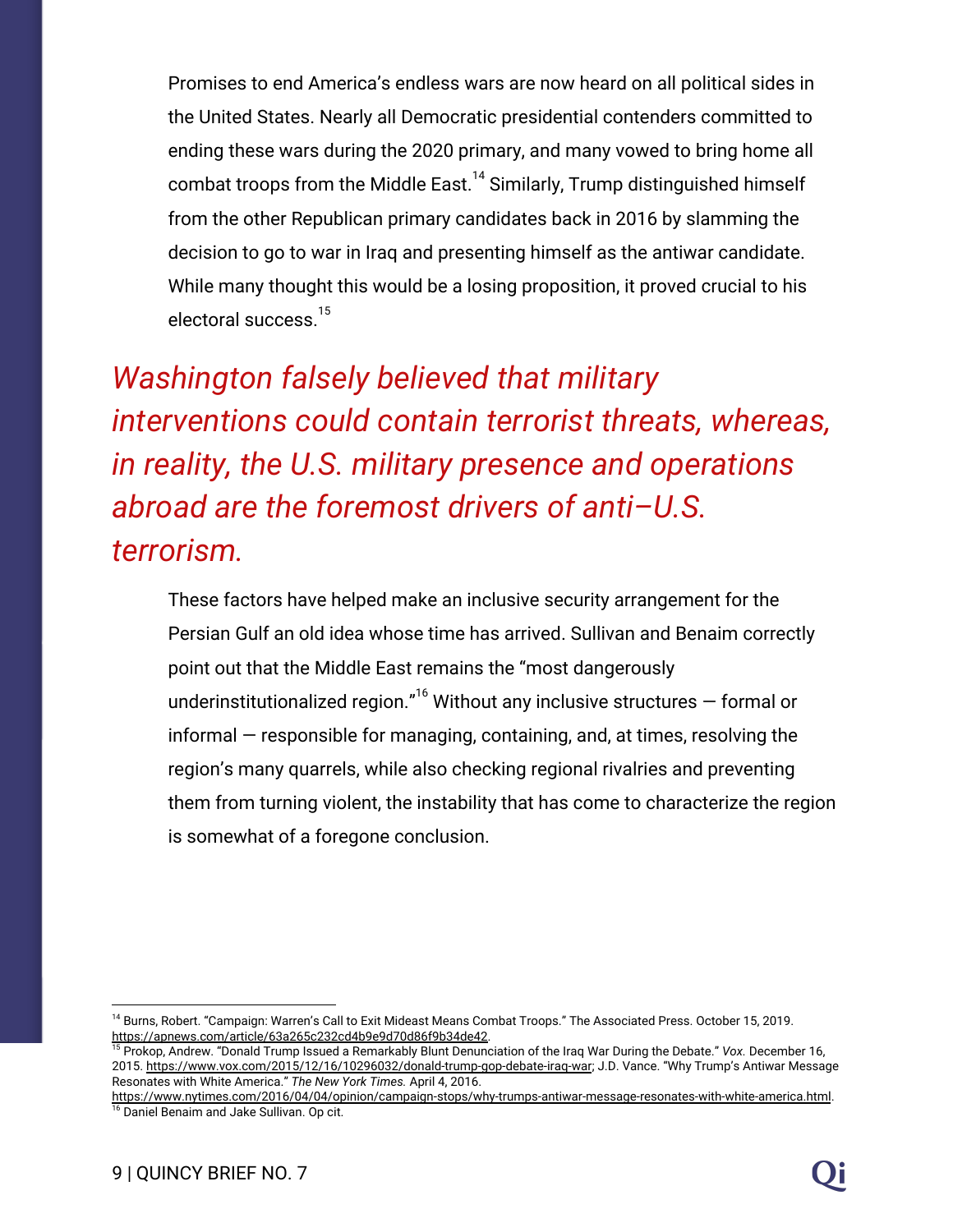#### **Pax Americana vs. inclusive security**

While Washington warms to the idea of an inclusive security dialogue, circumstances in the region remain problematic. Though the conditions and norms necessary to make a security arrangement successful and durable are largely missing, most of these cannot be expected to exist prior to constructing this architecture. Instead, they will come into existence through the deliberations that establish the new security arrangement. For instance, norms such as noninterference in other states' internal affairs, or a taboo against the pursuit of regime-change in neighboring countries, are notoriously weak in the Middle East. Similarly, virtually all major powers in the region engage in funding and supporting armed nonstate actors in other countries, though few as extensively and successfully as Iran.

The strengthening of norms of noninterference cannot constitute preconditions for the pursuit of a new security architecture. Instead, the adoption and strengthening of these norms should be on the agenda, together with mechanisms to regulate and limit military buildups and expenditures, as the security arrangement is negotiated. Such an arms control component of the agreement would have to address ballistic missile programs as well as the use of paramilitary groups.

Other necessary changes in the conduct of Persian Gulf states do not pertain to particular activities but rather to the very conception of security and the principles for ordering the region. A common perspective in Riyadh and the United Arab Emirates is to divide the region between Arab and non–Arab states. Statements critical of Iran and Turkey often focus on their alleged interference in *Arab* affairs. "The Turkish interference in the internal affairs of Arab countries is a clear example of negative interference in the region," the UAE's foreign minister,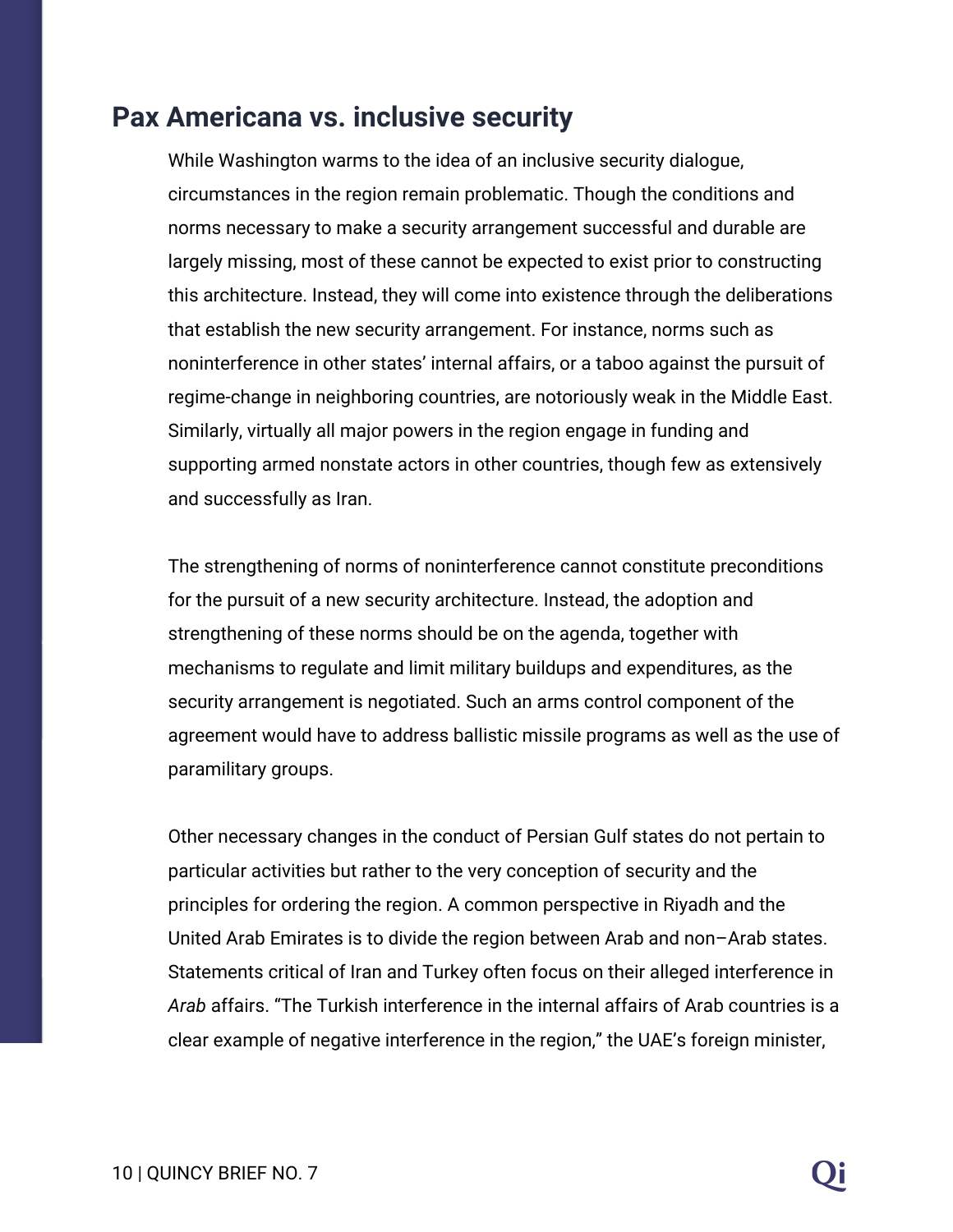Anwar Gargash, recently charged.<sup>17</sup> The Saudi foreign minister, Ibrahim al-Assaf, and other Saudi officials regularly make similar charges about Iran. "One of the most dangerous forms of terrorism and extremism is what Iran practices through its blatant interference in Arab affairs," al-Assaf told the Arab League in 2019.<sup>18</sup>

The emphasis on Arab affairs may appear benign but has profound implications. It suggests that Saudi Arabia — which kidnapped, Saad al–Hariri, the Lebanese prime minister, in 2017, has contributed in Yemen to what the United Nations considers the world's worst humanitarian disaster, intervened militarily in Bahrain to crack down on dissidents, and was on the verge of invading Qatar to overthrow its government  $-$  can engage in these activities legitimately by virtue of its ethnic Arab makeup.<sup>19</sup> At the same time, Turkey and Iran are, by definition, rendered illegitimate actors by virtue of their non–Arab composition. (Going forward, Riyadh may have to make an exception for Israel, which otherwise would fall into the same category as Turkey and Iran.) Under this mindset, a shared history, cultural ties, borders, and trade do not provide avenues for influence (positive or negative)  $-$  only the ethnic identity of the state does. While such a racist division of the region may serve Saudi Arabia's bid for regional leadership by disqualifying its non–Arab rivals by default, the refusal to recognize the legitimacy of other states based on ethnicity is not conducive to the creation of an inclusive security arrangement. Iran's refusal to recognize Israel presents a similar dilemma.

These conceptions add to a reluctance among some Persian Gulf states to support an inclusive security architecture for the region. For many of these

<sup>17</sup> Hearst, David. "A New Message Resounds in the Arab World: Get Ankara." *Middle East Eye.* September 12, 2020. [https://www.middleeasteye.net/node/185006.](https://www.middleeasteye.net/node/185006)

<sup>&</sup>lt;sup>8</sup> Aboudi, Sami. "Tunisia Says It Will Coordinate Arab Response to U.S. Move on Golan." Reuters. March 29, 2019. <https://reut.rs/2HNWJlY>.

<sup>19</sup> Kheel, Rebecca. "Saudi Crown Prince Jokes About Kidnapping Lebanese Leader." *The Hill.* October 24, 2018. https://thehill.com/node/412930; Ethan Bronner and Michael Slackman. "Saudi Troops Enter Bahrain to Help Put Down Unrest." *The New York Times.* March 14, 2011. [https://www.nytimes.com/2011/03/15/world/middleeast/15bahrain.html;](https://www.nytimes.com/2011/03/15/world/middleeast/15bahrain.html) Andrew England. "World's Worst Humanitarian Crisis Deepens as Coronavirus Hits Yemen." *Financial Times.* April 10, 2020.

<https://www.ft.com/content/507d62b9-7d11-438c-805a-09cffff6d69b>; Alex Emmons. "Saudi Arabia Planned to Invade Qatar Last Summer. Rex Tillerson's Efforts to Stop It May Have Cost Him His Job." *The Intercept.* August 1, 2018. <https://interc.pt/2LF3oRw>.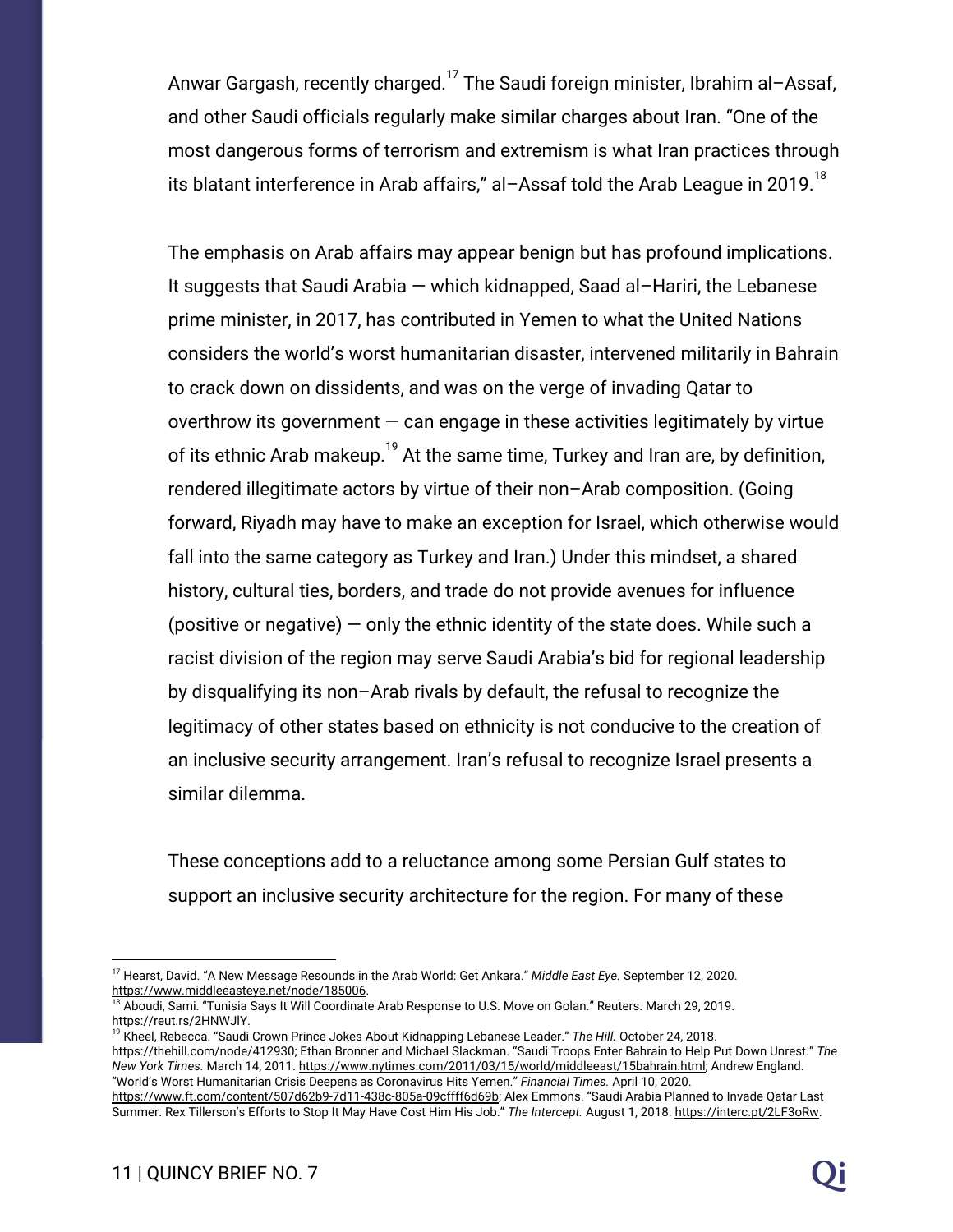states, the continuation of Pax Americana offers a far more attractive option: The United States tips the regional balance in their favor, affords them a security umbrella, contains and weakens their regional rivals, obviates any need for compromise with their regional foes  $-$  and, all the while, hands the bill to the American taxpayer. In the words of Robert Gates, the former U.S. defense secretary, the Saudis want to "fight the Iranians to the last American."<sup>20</sup> Binding the United States to their own security and political ambitions has, as a result, been imperative. These states watch with trepidation the shifting of political winds in Washington away from the United States acting as a world policeman and sustaining an infrastructure of more than 800 military bases and facilities worldwide. "Bringing the troops home" is equivalent to a call to abandon America's Persian Gulf security partners, in their view.

Their harsh reactions to any sign or measure that could conceivably weaken Washington's commitment to their security and ambitions are revealing. Saudi Arabia and the UAE (along with Israel) viewed the 2015 Iran nuclear accord, the Joint Comprehensive Plan of Action, less as an arms control agreement and more as a measure that would allow the United States to pivot to Asia and cease its three-decades-old role as a counterbalance to Iranian power. American officials were baffled to hear some Arab officials view the agreement as a first step toward abandoning the Sunni states of the Persian Gulf in favor of a renewed U.S.–Iran alliance, akin to what existed during the time of the shah. After all, the agreement would end Iran's political and economic isolation and terminate Washington's policy of containing Iran, all the while facilitating an American military withdrawal from the Persian Gulf. The details of the nuclear agreement were not their primary concern. In the words of Michael Morell, acting director of the Central Intelligence Agency under President Obama: "If I was going to put my finger on the single most important factor that explains the

<sup>20</sup> Lynch, Marc. "Gates: Saudis Want to Fight Iran to the Last American." *Foreign Policy.* December 1, 2010. [https://foreignpolicy.com/2010/12/01/gates-saudis-want-to-fight-iran-to-the-last-american.](https://foreignpolicy.com/2010/12/01/gates-saudis-want-to-fight-iran-to-the-last-american)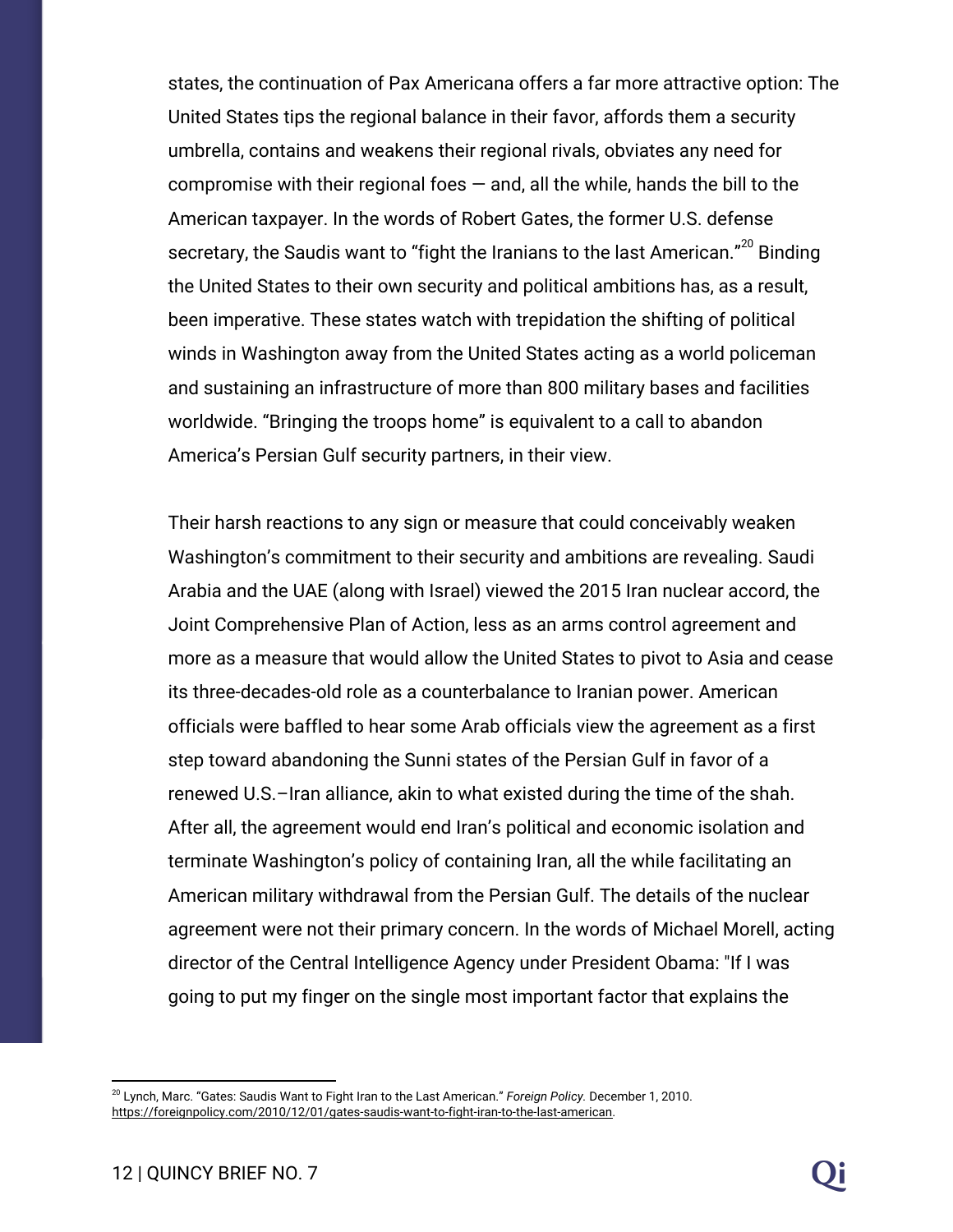largest number of actions that are taking place in the region today, it is the widespread perception of American withdrawal."<sup>21</sup>

These Saudi, Emirati, and Israeli fears have not been limited to the presidency of Barack Obama, under whose watch the JCPOA was negotiated and concluded. President Trump, who took American deference toward these autocratic regimes to new levels, further intensified nervousness in Riyadh and Abu Dhabi about America's commitment to their security. Two events in the summer and fall of 2019 confirmed their fears.

### *Recognizing that the U.S. military was no longer at their disposal, Saudi Arabia and the UAE began exercising diplomatic options they had earlier shunned.*

After a tense summer with mysterious attacks against oil tankers in the Persian Gulf, most likely at the hand of Iran, Tehran shot down an American spy plane it claimed had entered its airspace. At first, Trump approved retaliatory strikes against targets in Iran, but he reversed his order at the last moment and instead directed a cyberattack against Iran. The reversal stunned the world as well as America's security partners in the region. John Bolton, the hawkish U.S. national security advisor and ardent supporter of war with Iran, was devastated by Trump's decision.<sup>22</sup> Three months later, a spectacular drone attack against Saudi refineries in Abqaiq and Khurais, in the eastern part of the country, disrupted more than half of Saudi Arabia's oil production for several weeks. Though a U.N. investigation could not confirm Iran's involvement in the attack, Saudi officials

<sup>21</sup> Parsi, Trita. "John Bolton Can Stomach Kim Jong Un's North Korea, but Not Iran." *Foreign Policy.* June 25, 2020. [https://foreignpolicy.com/2020/06/25/bolton-book-netanyahu-pompeo-undermine-us-iran-interests-israel-saudi-arabia.](https://foreignpolicy.com/2020/06/25/bolton-book-netanyahu-pompeo-undermine-us-iran-interests-israel-saudi-arabia) See also Trita Parsi. *Losing an Enemy: Obama, Iran and the Triumph of Diplomacy.* Yale University Press. New Haven and London. 2017; "Biggest factor in U.S.–Middle East relations is perception that U.S. is withdrawing." CBS News. January 6, 2021. <https://www.cbsnews.com/news/biggest-factor-in-u-s-middle-east-relations-is-perception-that-u-s-is-withdrawing/> <sup>22</sup> Hudson, John. "Diverging Worldviews Long Haunted Trump**–**Bolton Relationship."*Washington Post.* September 10, 2019. [https://wapo.st/2UMvnjq.](https://wapo.st/2UMvnjq)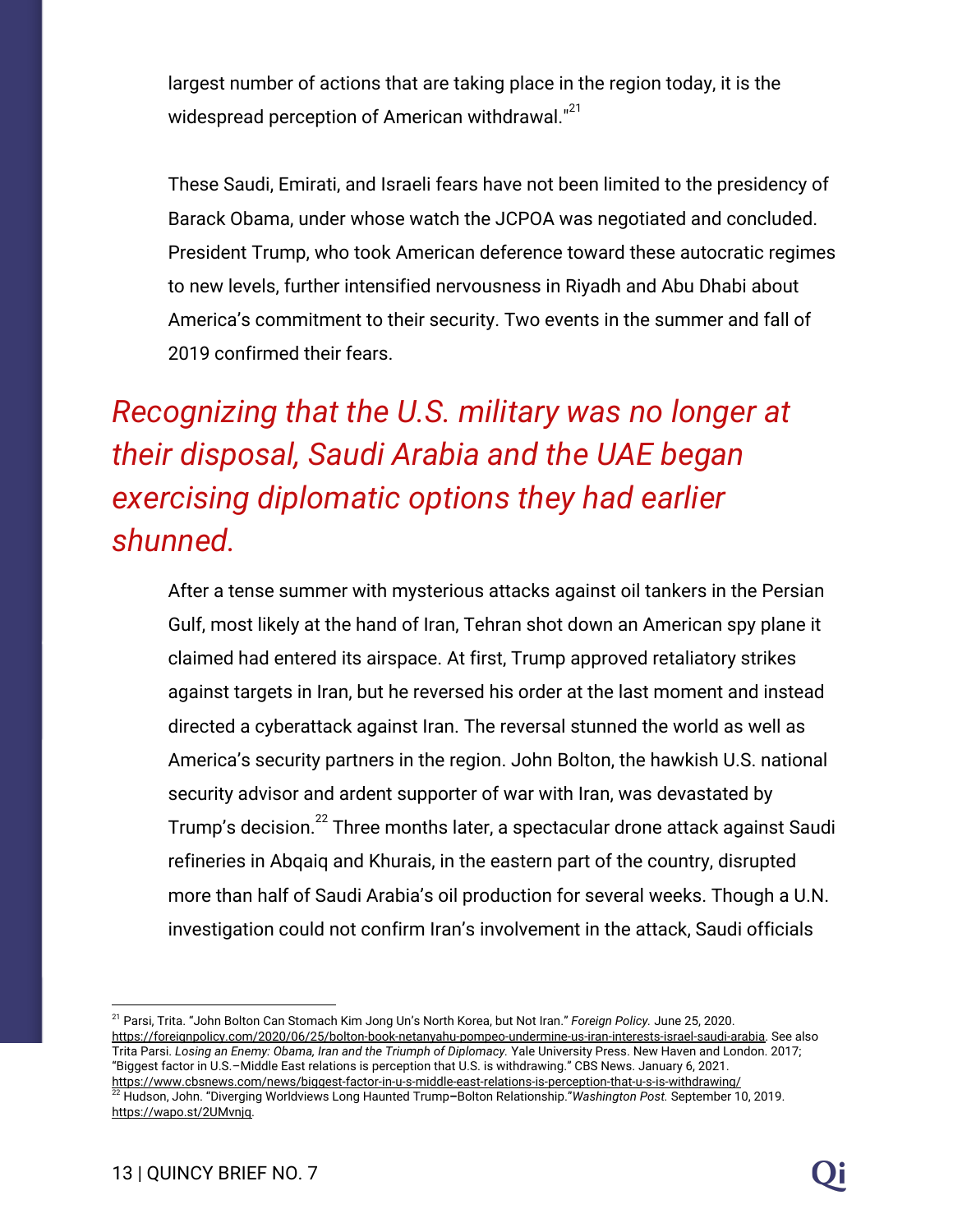had no doubt about the culprit's identity. They expected the United States to come to their defense. $^{23}$ 

Once again, Trump showed little interest in starting a war with Iran on behalf of the Saudis, causing Middle East officials and much of the Washington foreign policy establishment alike to accuse him of having abandoned the Carter Doctrine.<sup>24</sup> Rather than the Middle East descending into chaos, as proponents of Pax Americana had predicted, Persian Gulf states began exploring regional diplomacy.<sup>25</sup> Recognizing that the U.S. military was no longer at their disposal, Saudi Arabia and the UAE began exercising diplomatic options they had earlier shunned. Saudi officials quietly reached out to Iran via intermediaries seeking ways to ease tensions. Tehran, in turn, floated a peace plan based on a mutual Iranian–Saudi pledge of nonaggression. Riyadh also stepped up direct talks with Houthi rebels in Yemen to ease tensions with their backer, Iran.<sup>26</sup>

Abu Dhabi went even further. The UAE started withdrawing troops from Yemen and opened direct talks with Tehran over maritime security. It even released \$700 million in funds to Iran in contradiction to the Trump administration's maximum pressure strategy. $27$  While the calculation behind these measures might have been tactical, it is nevertheless noteworthy that as the United States showed military restraint, its erstwhile allies tilted toward diplomacy. The Saudis and Emiratis simply had no choice but to reverse their rejection of diplomacy because they could no longer presume they operated under the protection of the United

 $^{25}$  Brands, Hal. "How to Make the Middle East Even Worse? A U.S. Withdrawal." Bloomberg. October 9, 2018. [https://www.bloomberg.com/opinion/articles/2018-10-09/how-to-make-the-middle-east-even-worse-a-u-s-withdrawal;](https://www.bloomberg.com/opinion/articles/2018-10-09/how-to-make-the-middle-east-even-worse-a-u-s-withdrawal) Trita Parsi, "The Middle East Is More Stable When the United States Stays Away." *Foreign Policy.* January 6, 2020. [https://foreignpolicy.com/2020/01/06/the-middle-east-is-more-stable-when-the-united-states-stays-away.](https://foreignpolicy.com/2020/01/06/the-middle-east-is-more-stable-when-the-united-states-stays-away)

<sup>26</sup> Walsh, Declan, and Ben Hubbard. "With U.S. Help No Longer Assured, Saudis Try a New Strategy: Talks." *The New York Times.* December 26, 2019. [https://www.nytimes.com/2019/12/26/world/middleeast/saudi-iran-qatar-talks.html;](https://www.nytimes.com/2019/12/26/world/middleeast/saudi-iran-qatar-talks.html) Benoit Faucon, Summer Said, and Warren P. Strobel. "Saudi Arabia Seeks to Ease Tensions With Iran." *The Wall Street Journal.* December 12, 2019. [https://www.wsj.com/articles/saudi-arabia-seeks-to-ease-tensions-with-iran-11576178194;](https://www.wsj.com/articles/saudi-arabia-seeks-to-ease-tensions-with-iran-11576178194) Farnaz Fassihi and Ben Hubbard. "Saudi Arabia and Iran Make Quiet Openings to Head Off War." *The New York Times.* October 4, 2019.

<https://www.nytimes.com/2019/10/04/world/middleeast/saudi-arabia-iran-talks.html>. 27 "UAE Releases \$700m of Iranian Funds." *Middle East Monitor.* October 21, 2019.

<sup>&</sup>lt;sup>23</sup> "Saudi Arabia Oil Attacks: UN 'Unable to Confirm Iranian Involvement.'" BBC News. December 11, 2019. [https://www.bbc.com/news/world-middle-east-50742224.](https://www.bbc.com/news/world-middle-east-50742224)

<sup>24</sup> Brands, Hal, Steven A. Cook, and Kenneth M. Pollack. "RIP the Carter Doctrine, 1980**–**2019." *Foreign Policy.* December 13, 2019. <https://foreignpolicy.com/2019/12/15/carter-doctrine-rip-donald-trump-mideast-oil-big-think>.

<https://www.middleeastmonitor.com/20191021-uae-releases-700-million-of-iranian-funds>.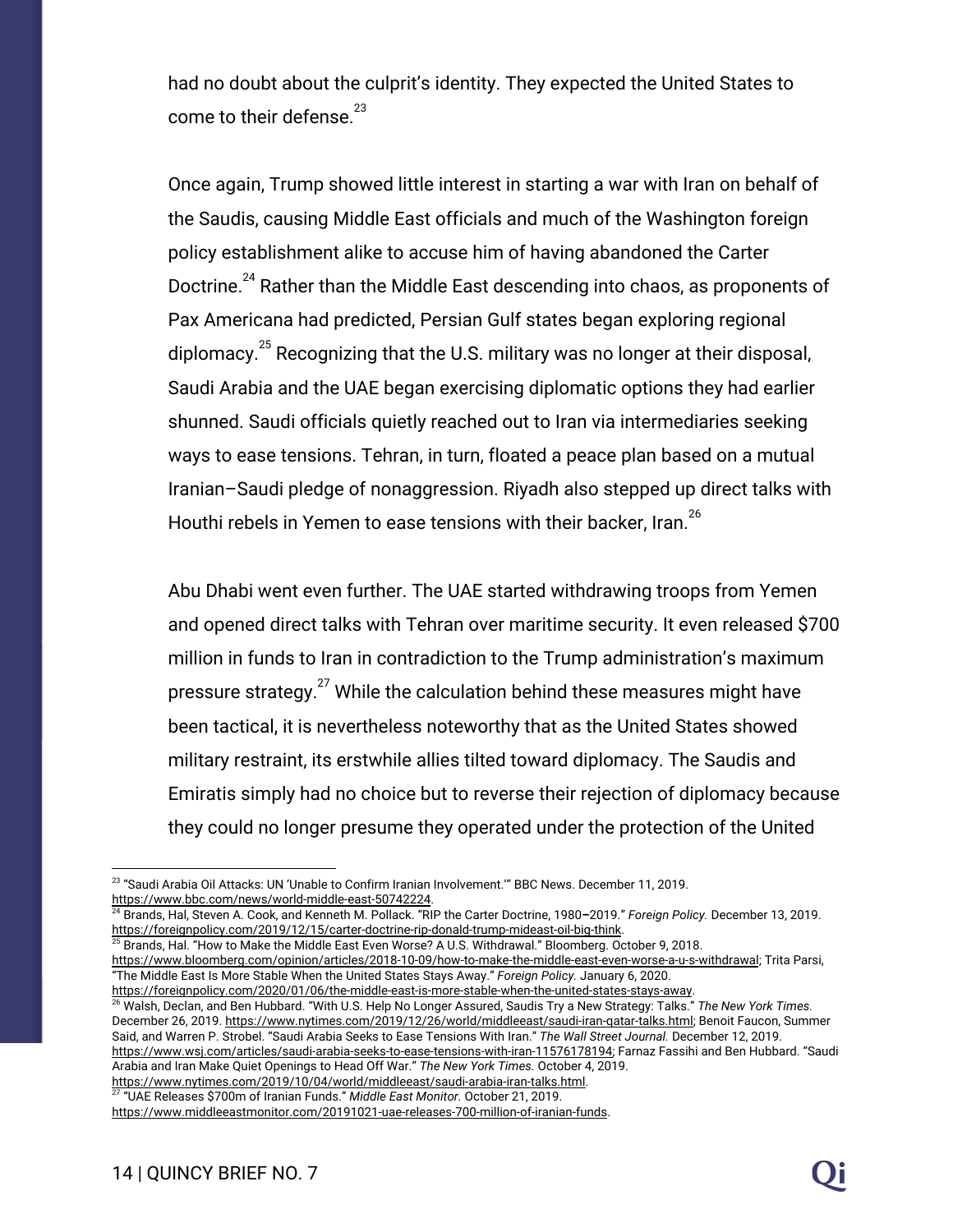States. With the assassination of Iranian General Qasem Soleimani in January 2020, however, the pendulum once again swung in the direction of confrontation and away from diplomacy, courtesy of American military intervention.

These developments suggest that Saudi and Emirati opposition to an inclusive regional dialogue can be allayed. As long as the United States remains committed to intervening in the region militarily, Riyadh and Abu Dhabi tend to prefer an aggressive posture intended to direct U.S. power toward weakening and defeating Iran. Once Washington convincingly demonstrates its disinclination to get involved in an armed confrontation with Tehran, the Saudis and Emiratis adjust accordingly and begin exploring diplomacy to secure their interests through more peaceful coexistence with their northern rival. Consequently, openness to and readiness for an inclusive security architecture is likely to emerge only when the United States clearly has abandoned all ambitions to dominate the Persian Gulf.

Sullivan and Benaim recognize this as well and view it as an opportunity. The realization that the Americans are "not going to be our saviors" is compelling Saudi Arabia and the UAE to take regional diplomacy much more seriously and "to take matters into their own hands to a more significant degree," according to Sullivan.<sup>28</sup>

<sup>28</sup> CSIS. *Op cit.* [https://www.csis.org/analysis/online-event-us-grand-strategy-middle-east.](https://www.csis.org/analysis/online-event-us-grand-strategy-middle-east)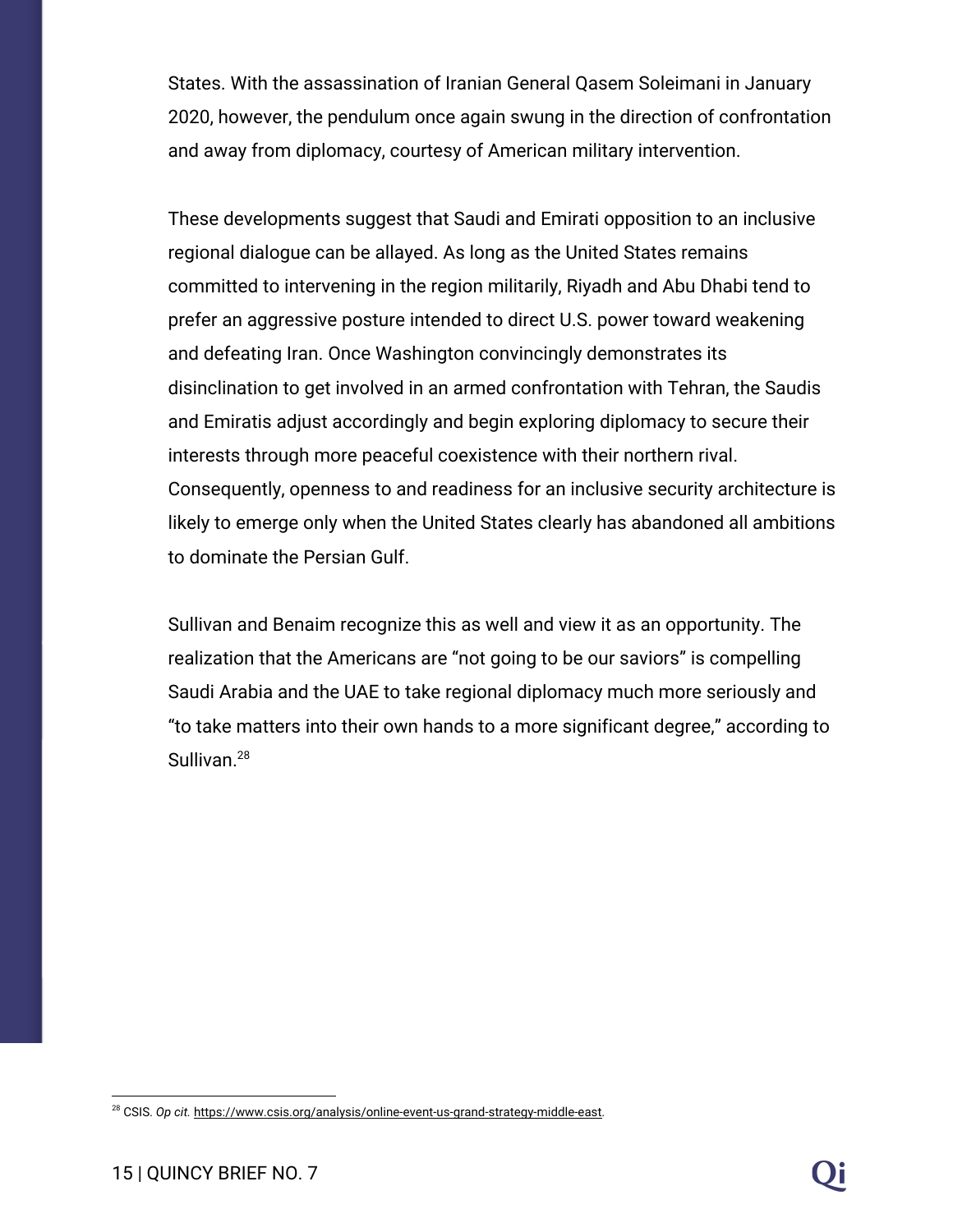*As long as the United States remains committed to intervening in the region militarily, Riyadh and Abu Dhabi tend to prefer an aggressive posture intended to direct U.S. power toward weakening and defeating Iran.*

The recent normalization agreement between Israel and the UAE is best understood in this context - as a counter to this trend. It is not so much a peace deal as it is an arms deal  $-$  and an implicit defense pact. The UAE gets access to the United States' most advanced fighter jet, the F–35, in return for normalizing relations with Israel while further binding the United States to Abu Dhabi's security. Arab states in the Gulf Cooperation Council have long treated American weaponry purchases as informal defense arrangements that oblige the United States to protect them militarily. Of course, positioning the Emirati–Israeli accord as an anti–Iran move also reinforces America's status-quo military commitment to the Middle East. The notion that the threat from Iran is so overwhelming that it compelled the UAE to strike a deal with Israel is belied by the fact that Abu Dhabi is far more embroiled in countering Ankara's regional ambitions and Turkish support for the Muslim Brotherhood, which the Emiratis define as their primary political enemy.<sup>29</sup>

Iran, in turn, poses a different set of challenges. Its official rhetoric calls for the United States to exit the region altogether. A security architecture should be created and sustained by the Persian Gulf alone, Tehran maintains. To the other states in the Persian Gulf, this is a nonstarter for the same reason Tehran finds it preferable: With the United States removed from the Persian Gulf, the path will open for Iran to become the dominant power in these waters (as it was during the time of the shah). However, given the Persian Gulf's importance in the global

<sup>29</sup> Parsi, Trita. "The Israel**–**UAE Deal Puts the 'Forever' in 'Forever War.'" *The New Republic.* August 20, 2020. <https://newrepublic.com/article/159010/trump-israel-iran-mideast-forever-war>.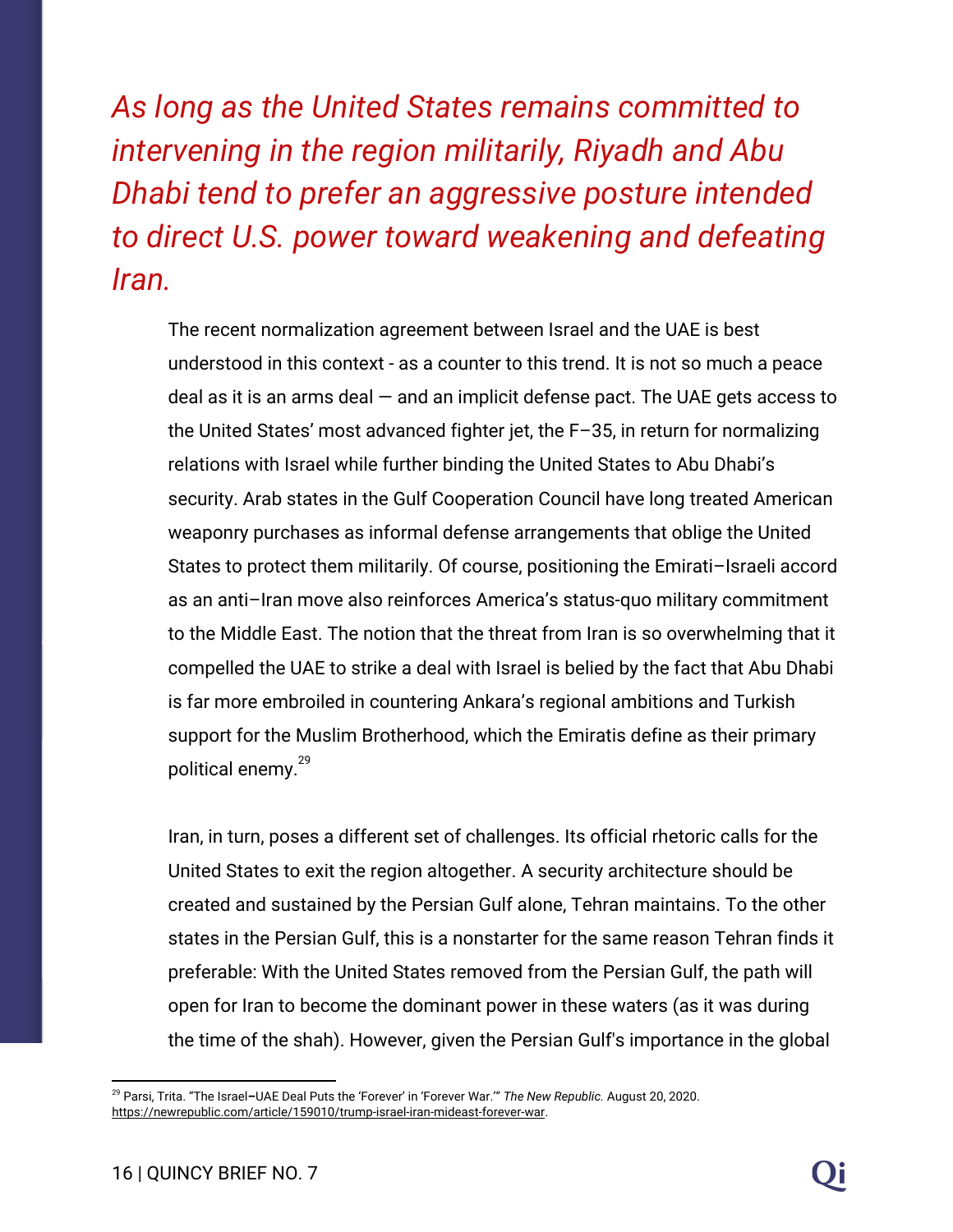economy, Tehran has little choice but to accept a role for outside powers in any inclusive security architecture. Getting to this point may prove less arduous than Iran's official statements suggest. Senior Iranian officials privately concede that the architecture will have dim chances of success without the support and approval of the United States and possibly other permanent members of the U.N. Security Council. However, the proposition has not been tested, since a serious effort at creating an inclusive security arrangement has yet to be undertaken.

#### **A truly inclusive security architecture**

Given the will to move forward, the vital issues that Persian Gulf states would initially need to agree on are whether to build on existing organizations and structures or set up an entirely new institution. They would also have to determine the organization's scope, ambition, and, finally, its membership. Starting with humble ambitions limited to kickstarting diplomacy without any formal structures, as Sullivan and Benaim suggest, may be wise in the interim. But in the longer term, diplomatic activity needs to be institutionalized.

The diplomacy deficit in the Persian Gulf region is notorious. Except for the Gulf Cooperation Council, there are no multinational security organizations. But building upon the GCC may be unwise, if this is even possible, as it suffers from numerous flaws. It was conceived as a defense pact against Iraq and Iran rather than an inclusive organization with a cooperation-oriented mission and purpose. Its *raison d'être* has been premised primarily on the existence of an external threat that member states unite against. Moreover, it is paralyzed by internal conflicts, mainly the standoff between Saudi Arabia, the UAE, and their partners on the one hand, and Qatar on the other. Though the blockade against Qatar imposed in mid–2017 has been lifted, the underlying causes of their dispute remain unresolved.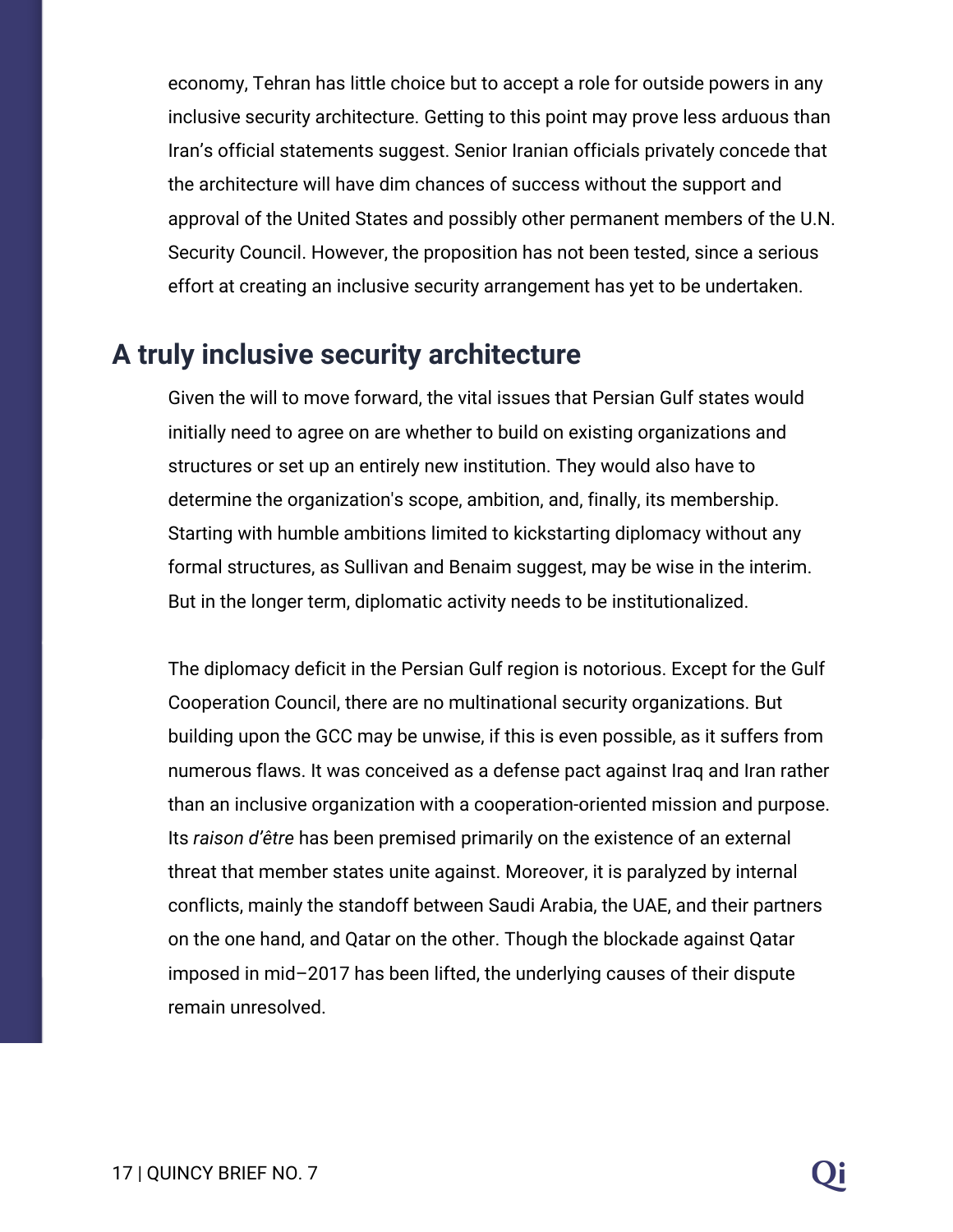A new security architecture has a better chance of succeeding if it instead is inspired by successful, security-enhancing institutions in other regions, such as the Organisation for Security and Cooperation in Europe or the Association of Southeast Asian Nations. Though these are vastly different organizations, they are inclusive and cooperation-oriented rather than premised on the need to balance a common threat. Moreover, by sidestepping the GCC, the new initiative will also evade much of its divisive baggage.

In terms of scope and purpose, ASEAN's more soft-security focus  $$ disaster-relief cooperation and humanitarian assistance — might be an easier lift initially for the Persian Gulf states but is likely to prove insufficient in the long run. Equally, the OSCE's all-encompassing approach — from confidence-building measures to human rights promotion to hard security issues — may be too ambitious at first. Still, it should be the organization's long-term objective to promote cooperation on all such issues. Combating drug trafficking and pandemics, environmental issues, maritime security, and pilgrimage-security agreements are all challenges on which collaboration may be relatively forthcoming. Eventually, however, the region's hard security challenges must be addressed: defense expenditures, weapons acquisition, foreign bases, limits on ballistic missiles, and the use and arming of militias, to name a few such questions.

The composition of the new security organization is another crucial issue. For the Persian Gulf states to have a sense of ownership, which is essential to the success of any such endeavor, they have to lead it themselves rather than rely on the United States or other major powers to drive it. However, curtailing Washington's instinct to always lead and control diplomatic mechanisms will be challenging. Simultaneously, without buy-in and support from major powers, regional powers will likely prove unable to negotiate the new security architecture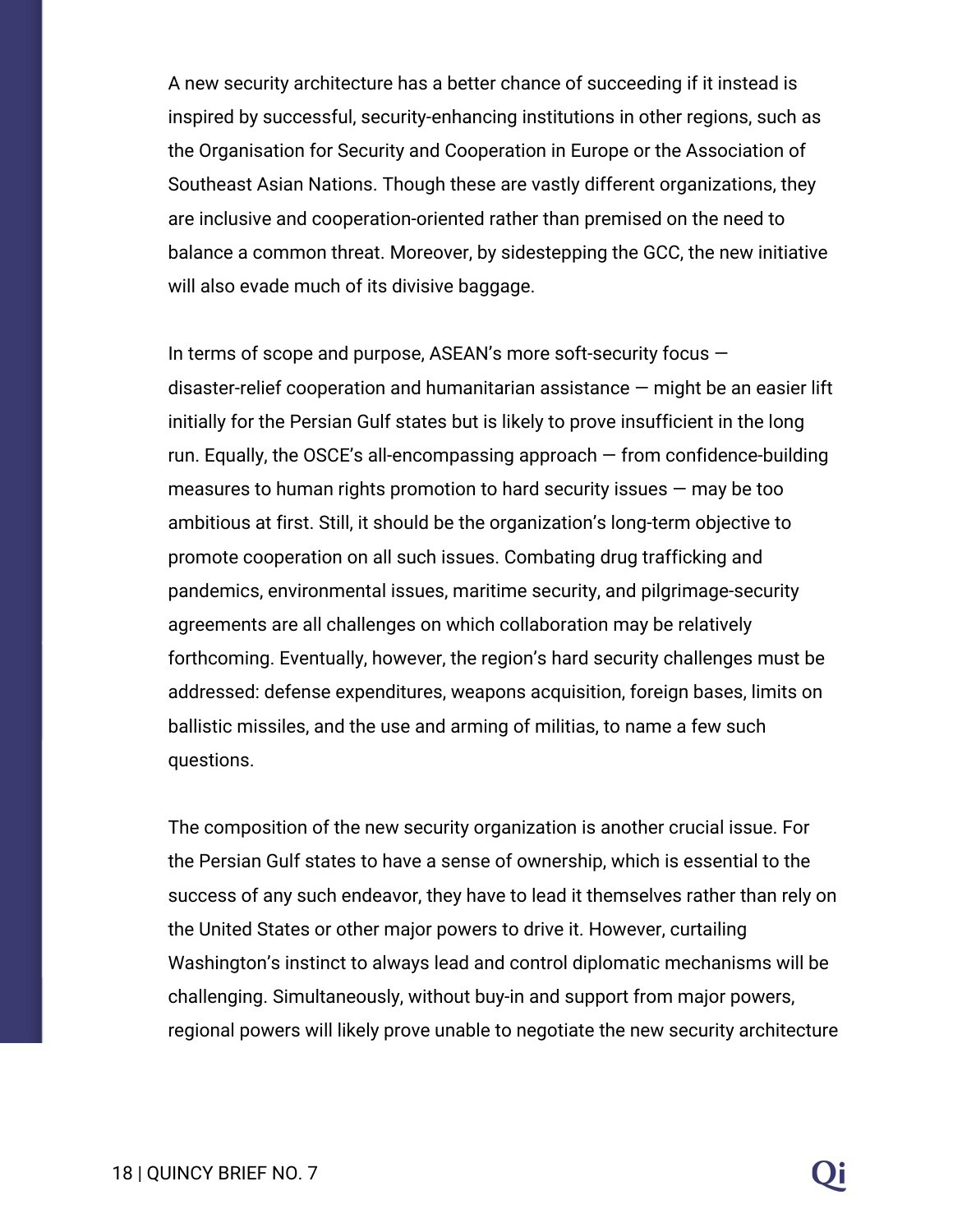successfully. Including the United States risks pushing Iran to opt out; not including the United States will compel most GCC monarchies to disengage.

### *This new approach would not mean disengaging from the Persian Gulf but would instead prioritize diplomatic and economic involvement over military hegemony, military interventions, and arms sales.*

The solution may lie in expanding external involvement beyond the United States. One option would be to provide observer status to all permanent members of the U.N. Security Council, the P5. This approach would anchor the security architecture in the international system's existing structures and likely reduce objections and hesitation from all sides. Sullivan and Benaim have signaled openness to this idea. $30$  Another option would be to anchor it in a combination of the P5, some EU member states in the form of "lead groups," and the Asian powers with the most significant stake in Persian Gulf security due to their dependence on its energy supplies. On the one hand, coordination on the Iran nuclear file between the EU's foreign policy institutions (e.g., the European External Action Service) and the so-called  $E3 - F$ rance, Germany, and the United Kingdom — could represent a form of European involvement in and contribution to the new security organization. On the other hand, India, Japan, and South Korea (in addition to China) are the most significant importers of Persian Gulf gas and oil. Their own tensions and rivalries risk turning the Persian Gulf into an arena for their geopolitical competition in coming decades. Including them in the security architecture can help strengthen the arrangement and dilute the influence of the U.S. and China while protecting the region from inter–Asian geopolitical rivalries in the future.

<sup>30</sup> Benaim and Sullivan. *Op cit.* <https://www.foreignaffairs.com/node/1126062>.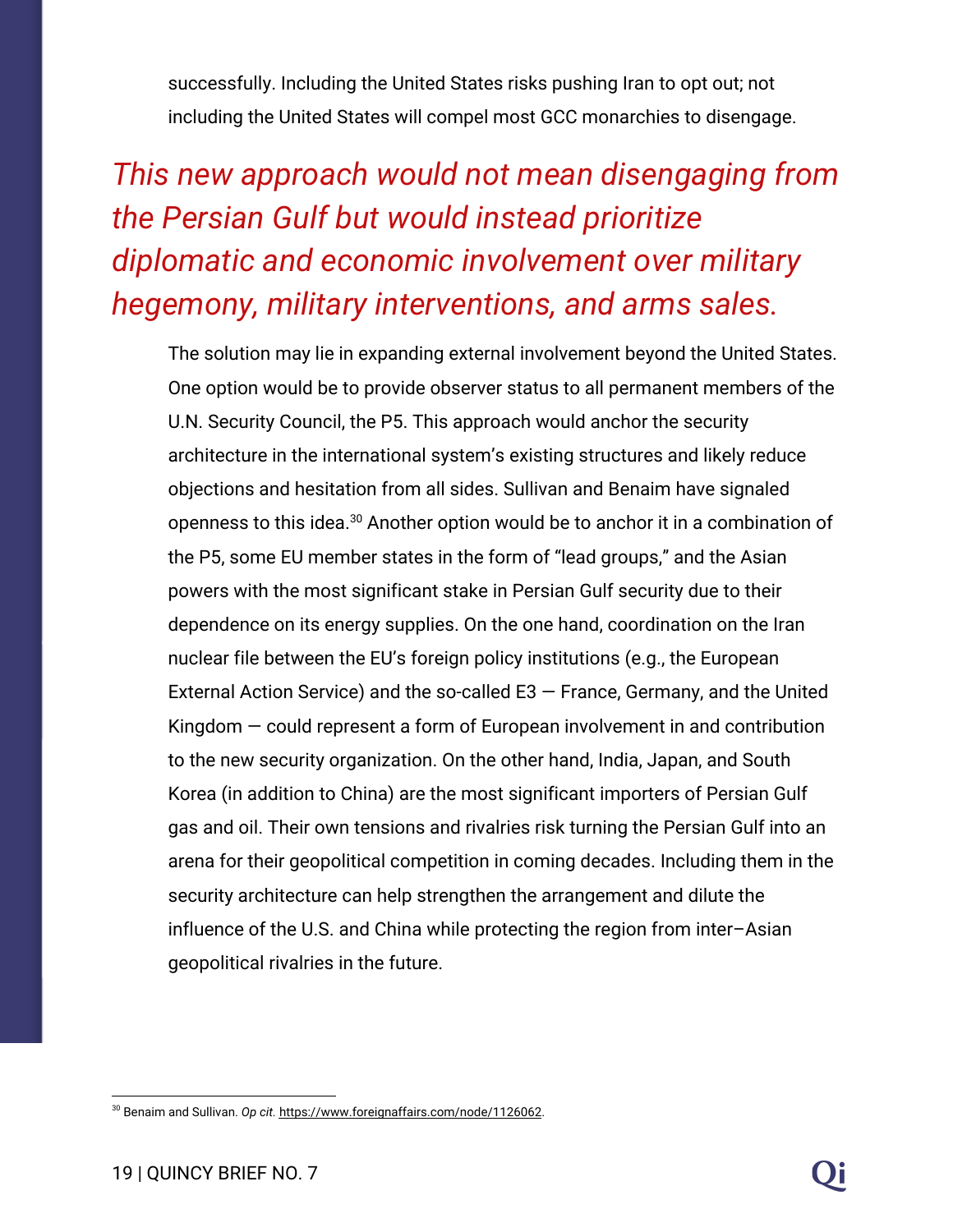#### **Conclusion: A new role for the United States**

To credibly signal and demonstrate commitment to supporting a new regional dialogue and to help develop the conditions that will incentivize regional states to invest in this strategy for peace and stability, the United States should take the following steps, all of which lie squarely in its national interest.

*Abandon dominance***.** Few developments in the Middle East genuinely threaten America's core interests: protecting the United States from attacks and facilitating the free flow of global commerce. Neither warrants a significant U.S. military presence in the Middle East, let alone regional military dominance. Even preventing hostile domination by a rival major power does not mean the United States must play the role of hegemon, nor does it require the current level of U.S. arms sales to America's strategic partners. Instead, Washington should appreciate that multipolarity precludes regional domination by any other state. This new approach would not mean disengaging from the Persian Gulf but would instead prioritize diplomatic and economic involvement over military hegemony, military interventions, and arms sales. As Sullivan and Benaim indirectly acknowledge, past protection of U.S. security partners such as Saudi Arabia disincentivized them from investing in regional diplomacy. Ending America's posture of dominance, its *cartes blanches* for partners, and a significant reduction of U.S. troop levels will help instill greater restraint and remove obstacles to renewed Persian Gulf dialogue.<sup>31</sup>

*Encourage regional dialogue but let the region lead.* The incoming Biden administration's hint that it may seek an inclusive security dialogue in the Persian Gulf is a welcome first step toward shifting the burden of the region's security to

<sup>&</sup>lt;sup>31</sup> At CSIS in June 2020, Jake Sullivan stated the following: "I would also say, though, that Saudis kind of looked at all that [Trump's refusal to defend Saudi Arabia from attacks from Iran], probably also didn't want the United States to be starting a war with Iran, but also recognized, 'Geez, these guys are not going to be our saviors.' We've got to think differently about how we approach the issue of Iran writ large in the region. That's part of the reason that I believe we actually have a potential diplomatic opportunity, narrow as the window may be in the coming months and years." "U.S. Grand Strategy in the Middle East." CSIS. June 23, 2020. <https://www.csis.org/analysis/online-event-us-grand-strategy-middle-east>.